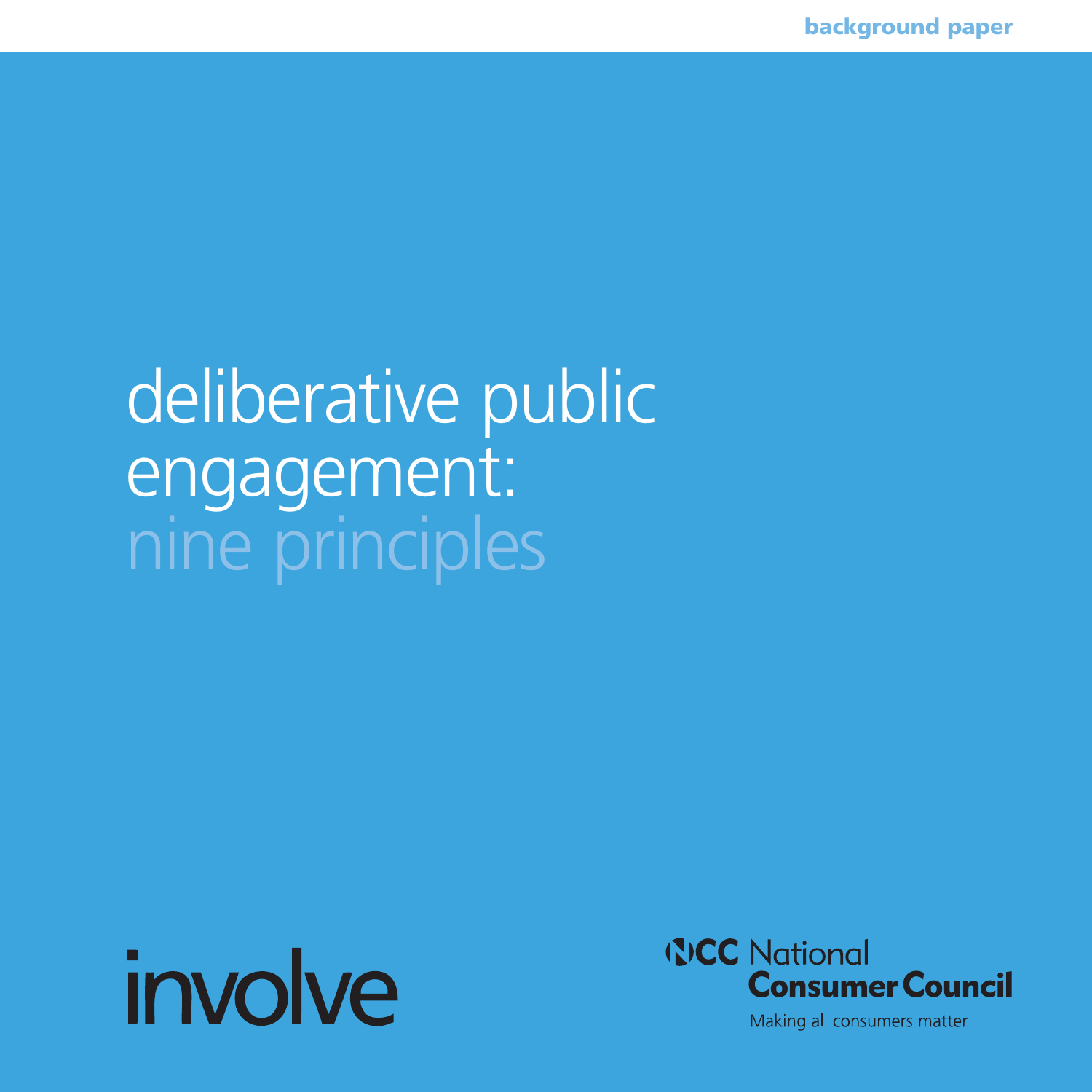The NCC makes a practical difference to the lives of consumers in the UK, using its insight into consumer needs to advocate change.

We work with public service providers, businesses and regulators, and our relationship with the Department for Business, Enterprise and Regulatory Reform – our main funder – gives us a strong connection within government.

We conduct rigorous research and policy analysis to investigate key consumer issues, and use this to influence organisations and people that make change happen.

Check www.ncc.org.uk for our latest news.

**Published by the National Consumer Council June 2008** 

**Creative Commons licence:** Attribution-Noncommercial-Share Alike 3.0 Unported

**PD 23/08** 

Involve are public participation specialists; bringing institutions, communities and citizens together to accelerate innovation, understanding, discussion and change.

Involve breathes new life into institutions and communities in the UK and across the world, by working with senior people in government and business as well as community activists.

www.involve.org.uk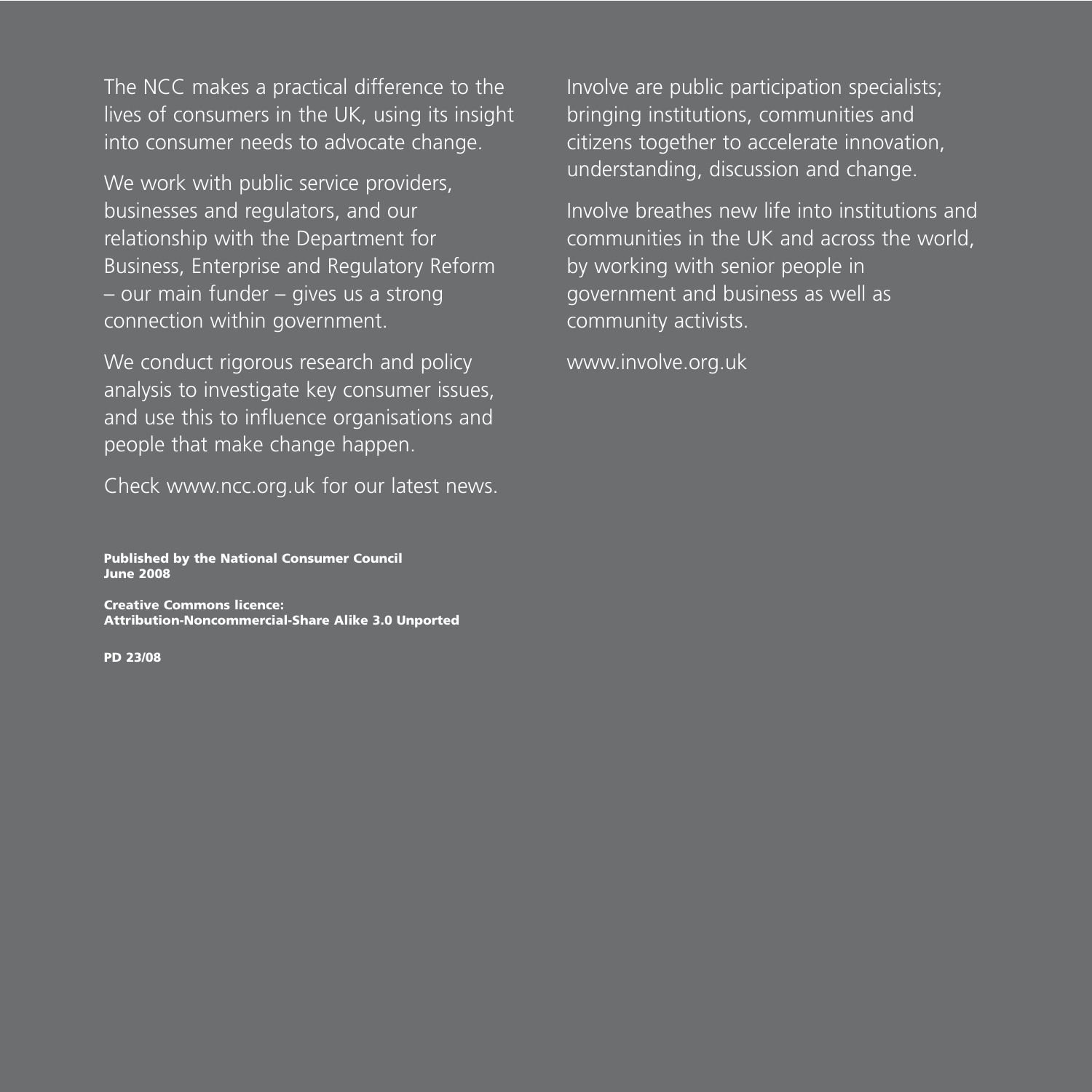Deliberative public engagement is a distinctive approach to involving people in decision-making. It is different from other forms of engagement in that it is about giving participants time to consider and discuss an issue in depth before they come to a considered view. The aim of this document is to encourage and support deliberative public engagement in public policy.

> Deliberation itself – where a range of people learn, discuss and work out solutions together – is not new. Forums, advisory groups, partnerships and some forms of consultation have done this for years and are becoming increasingly sophisticated. More recently, citizens' juries and large-scale citizens' summits have found favour with government and public service providers at both local and national levels.

> Involve and the National Consumer Council (NCC) believe that deliberative public engagement can be valuable in helping to create better public services, promote social cohesion and foster a thriving democracy.There is already good practice throughout the UK, and the full potential contribution of deliberation to improving the quality of decisions and policy solutions, and to enhancing representative democracy is becoming clearer as experience grows.

The government and other public bodies are currently developing general guidelines on public and stakeholder engagement – making it timely for Involve and NCC to draw on the growing body of learning and evidence to contribute a set of specific principles on deliberative public engagement from outside government.

This is far from being the last word. Over the next year Involve and NCC will continue to monitor the field, listen to feedback on the value and relevance of these principles, and consider the potential need for more detailed guidance. In the mean time, we hope our work will contribute to the already-flourishing debate on the role of deliberative public engagement in Britain today.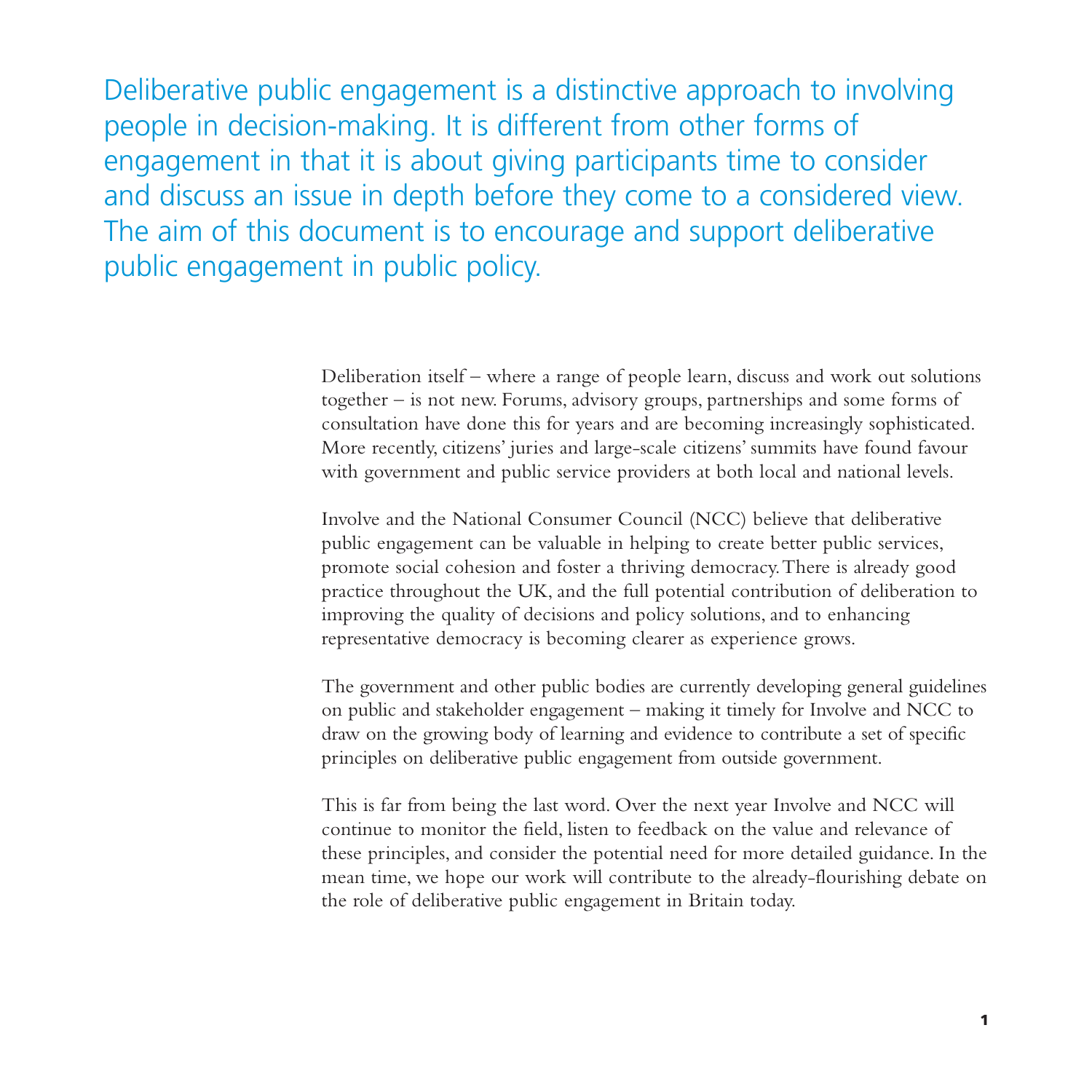# What is deliberative public engagement?

.

Deliberation is an approach to decision-making that allows participants to consider relevant information, discuss the issues and options and develop their thinking together before coming to a view1.

To be deliberative, a process must involve:

- **Discussion between participants** at interactive events (including through online technologies). These events are designed to give sufficient time and space to enable participants to gain new information and to discuss in depth the implications of their new knowledge in terms of their existing attitudes, values and experience. These discussions result in a considered view, which may (or may not) be different from participants' original view, and which has been arrived at through careful exploration of the issues at hand.
- **Working with a range of people and information sources** – including information, evidence and views from people with different perspectives, backgrounds and interests.This may include evidence requested or commissioned by participants themselves. Discussions are managed to ensure that a diversity of views from people with different perspectives are included, that minority or disadvantaged groups are not excluded, and that discussions are not dominated by any particular faction.

 **A clear task or purpose**, related to influencing a specific decision, policy, service, project or programme.

### What makes deliberative public engagement different

Where traditional tools, such as opinion polls, measure 'top of the head' public views, deliberative public engagement provides policy and decisionmakers with much richer data on public attitudes and values, offers opportunities to more fully explore why people feel the way they do, and allows the time to develop ideas, options and priorities with the public. For the public participants, the experience provides opportunities to share and develop their views with each other and directly with experts and decision-makers. See Appendix 1 for more details on the value of deliberative public engagement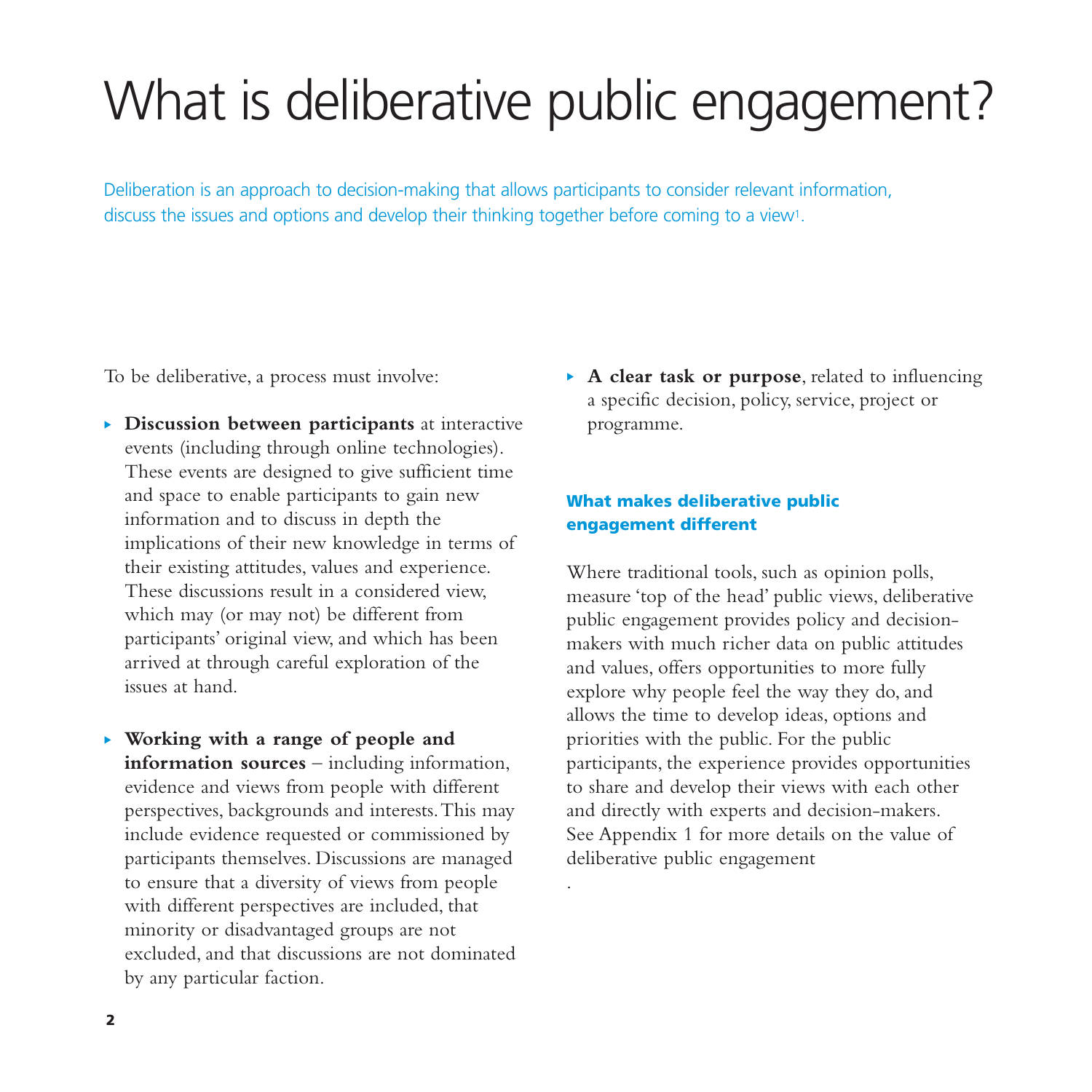# Forms of deliberative public engagement

There are currently three main types of deliberative public engagement in the UK:

**Deliberative research**, which builds on market research techniques used by research agencies carrying out work for clients such as government departments. Examples include national citizens' summits and policy consultations<sup>2</sup>.

Deliberative dialogue, which builds on dialogue and consensus-building techniques, enabling participants to work together (often with expert input) to develop an agreed view or set of recommendations. Participants may then be involved in taking their recommendations forward to decision-makers, which can encourage shared responsibility for implementation. Examples include national dialogues on science and technology3.

Deliberative decision-making, which builds on partnership methodologies to enable participants and decision-makers to decide jointly on priorities and programmes. Examples include partnership bodies and participatory budgeting exercises where power is genuinely devolved to participants.

These three types overlap. Each type may be appropriate in different circumstances and a single process may involve more than one type of deliberative activity.

The way a deliberative process is planned and designed, and the techniques used, depends on the circumstances, such as:

- $\triangleright$  the purpose of the process, and consequently the nature of the results required;
- $\blacktriangleright$  the numbers of people to be involved;
- $\blacktriangleright$  the timescale of the process;
- $\blacktriangleright$  the geographical spread (local, national, international);
- $\blacktriangleright$  the point in the policy process at which the engagement takes place;
- $\blacktriangleright$  how complex, contentious or technical the topic is; and
- $\triangleright$  what the mix of specialists and public participants needs to be.

Deliberative public engagement processes can take place on any scale - from ten participants (for example, citizens' juries) to thousands of participants (such as citizens' summits).A process may be a oneoff event, or part of a series of activities running over several years. Figure 1 illustrates how different approaches suit different numbers and timescales.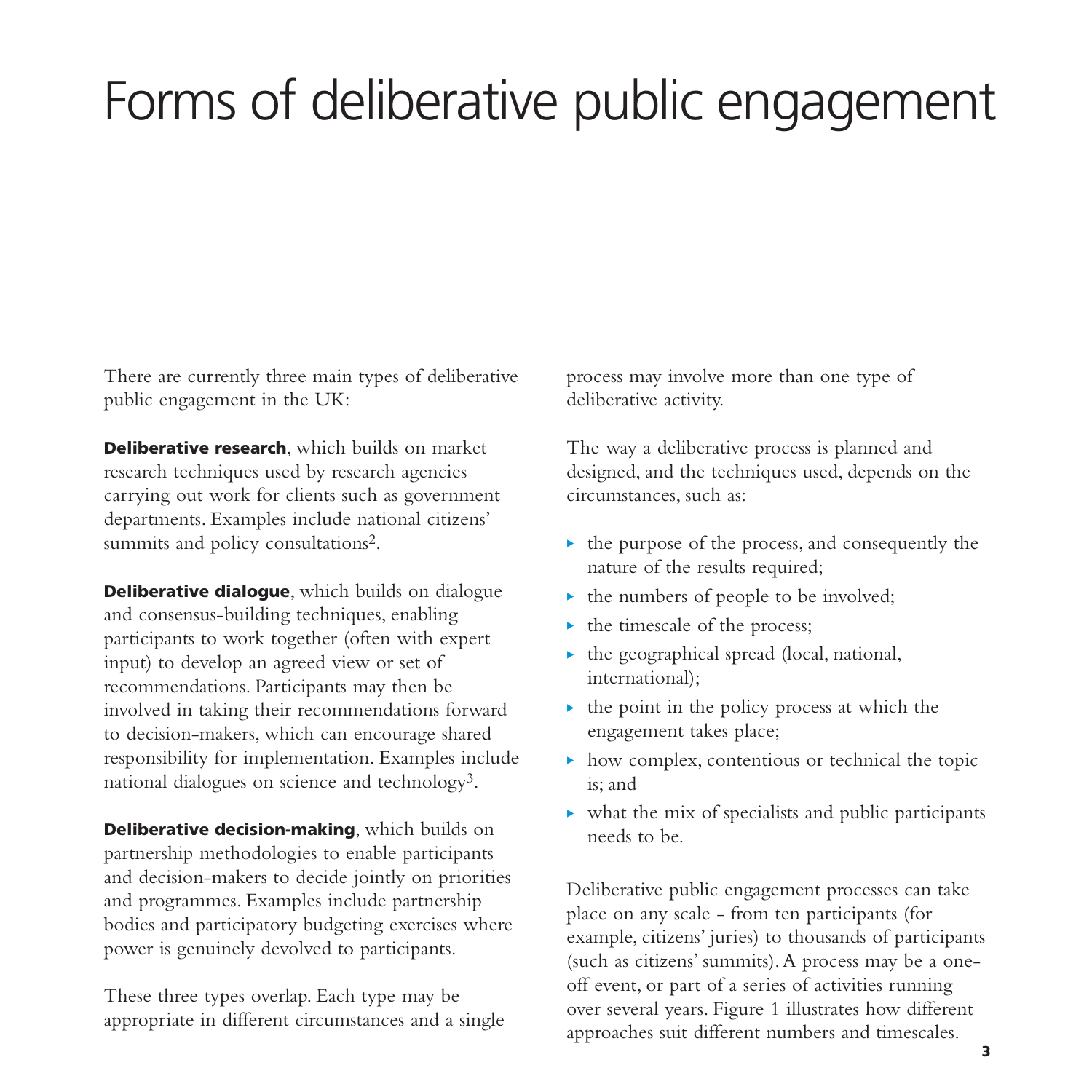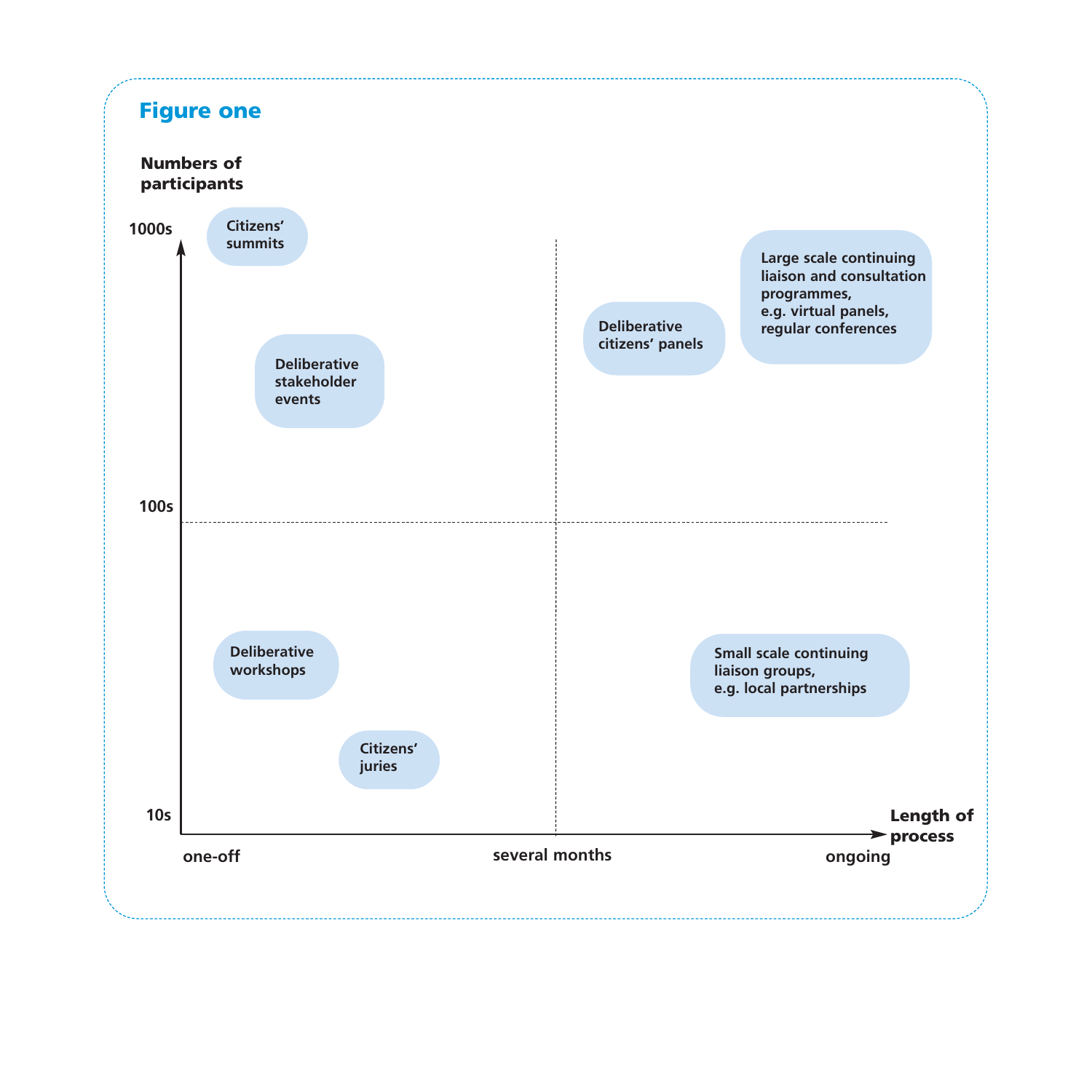# When to use deliberative public engagement

#### Deliberation is suitable when:

- ▶ policy or decision-makers are keen to listen to and take account of public views, as a contribution to more robust decisions based on a deeper understanding of public values and attitudes on the issues;
- $\blacktriangleright$  the decision, policy or service in question involves complex issues, uncertainty or conflicting beliefs, values, understanding, experience and behaviours; or where one viewpoint might otherwise dominate;
- $\blacktriangleright$  the decision will require trade-offs between differing policy options, and participants working together can explore in detail the implications of alternatives to result in a better-informed decision; or
- $\rightarrow$  the decision-maker cannot make and implement a decision alone; there needs to be buy-in from others.

### Deliberative public engagement can be used:

- across all levels of government, local, regional, national and international;
- $\triangleright$  across all types of services, delivered by public, private or voluntary sectors;
- $\triangleright$  across the spectrum of participation, to inform, consult, involve or empower people4;
- $\blacktriangleright$  alongside other forms of participation such as, opinion polls, written consultations, community development, campaigning or lobbying;
- $\triangleright$  at any point in the policy cycle:
- when an issue is initially identified as being of concern (policy determination or agenda-setting);
- when the process for tackling the issue and potential outcomes are set (policy direction);
- in planning the key elements of the desired outcomes and how to achieve them (policy design); or
- during implementation, monitoring and review (policy delivery).

### Deliberative public engagement should not be used:

- when crucial decisions have already been taken; or
- $\triangleright$  if there is no realistic possibility that the engagement process will influence decisions.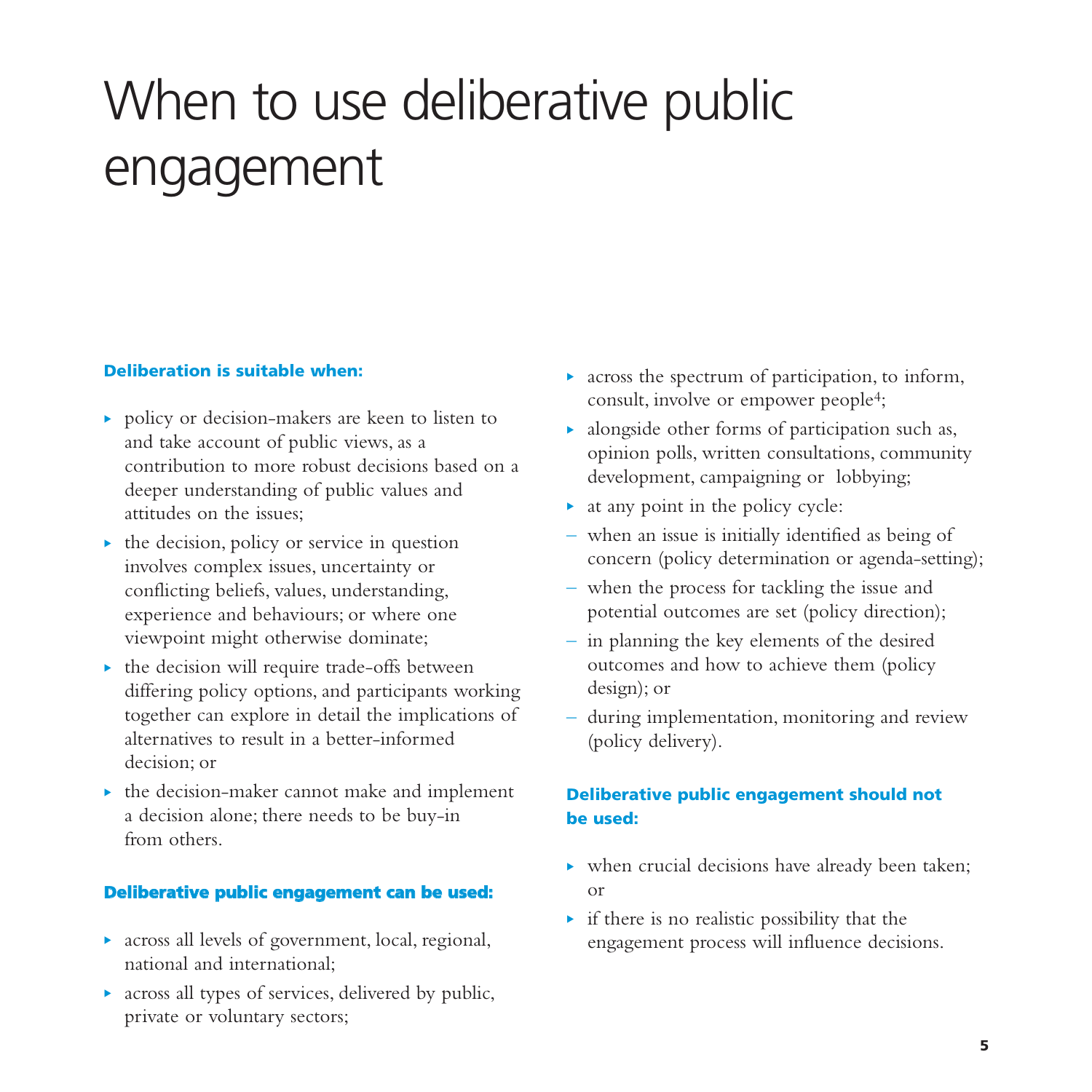# Effective deliberative public engagement: nine principles

### **Effective deliberative public engagement:** nine principles

- The process makes a difference
- $\blacktriangleright$  The process is transparent
- $\blacktriangleright$  The process has integrity
- The process is tailored to circumstances
- The process involves the right number and types of people
- $\blacktriangleright$  The process treats participants with respect
- $\triangleright$  The process gives priority to participants' discussions
- The process is reviewed and evaluated to improve practice
- ▶ Participants are kept informed.

#### The process makes a difference

A good deliberative public engagement process makes a difference – to participants, to decisions, to policy, and to projects and work programmes. Engagement can be seen to have made a difference when:

- k. policy-makers listen to and take account of participants' views;
- $\triangleright$  there is clear evidence of how decisions or policy developments have been influenced by it:
- participants learn about wider political and decision-making processes, as well as about the subject being discussed; and
- participants are engaged in a meaningful way, and are therefore more are enthusiastic about getting involved in the future.

Engagement can only be effective if it takes place at the right point in the decision-making process (see page 5, When to use deliberative public engagement). This may mean that organisational processes need to change, to incorporate results from public deliberations into decision-making.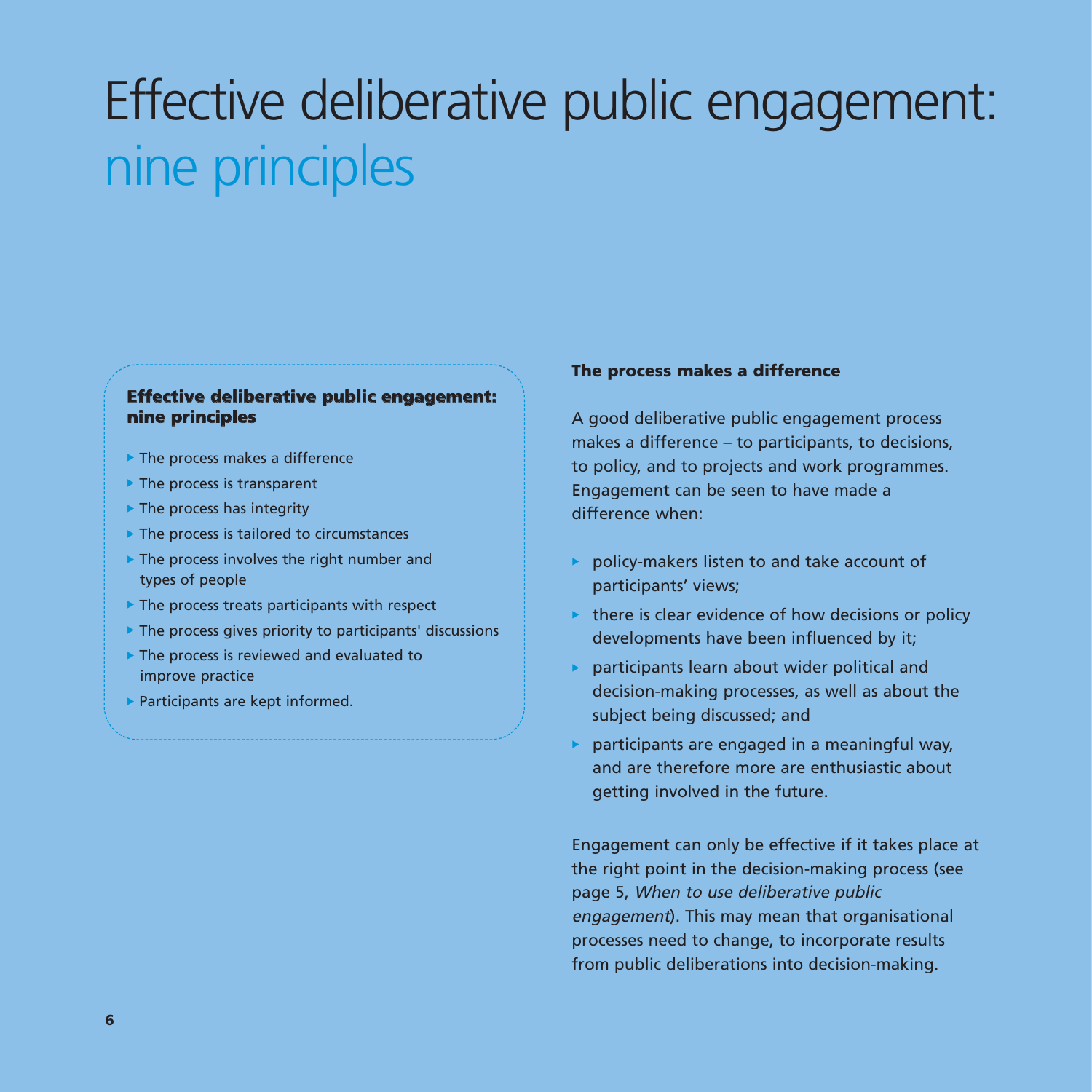#### The process is transparent

In an effective deliberative process the information provided to participants, the reporting of participants' views, and the channels by which their views feed into decision and policy-making, are transparent.

#### **Transparent information:**

- $\triangleright$  comes from clearly identified organisations. publications or other sources;
- is carefully drafted for the purpose, with input from experts, stakeholders, or citizens (including possibly via advisory panels) as appropriate;
- reflects a range of different (and potentially opposing) perspectives; and
- $\triangleright$  is accessible to all participants (taking into account different literacy levels and languages, and disabilities such as restricted hearing or sight).

**Transparent reporting of participants' views** means:

participants are clearly informed about what is being recorded and reported in their name; and  $\triangleright$  every participant can expect to receive a report summarising participants' views.

### **Transparent policy and decision-making** processes means:

- $\rightarrow$  it is clear to everybody involved how the results from public engagement are intended to be used;
- it is clear to participants how policy and decisionmakers will use their contributions, along with evidence from other sources, in making their decision: and
- $\blacktriangleright$  it is made clear, after the engagement process, how the public input has had an impact.

Transparent processes also take account of the potential benefits and dangers of working with the media

#### The process has integrity

The integrity and openness of everybody involved those running it and those taking part in it  $-$  are among the most important elements of successful deliberative public engagement.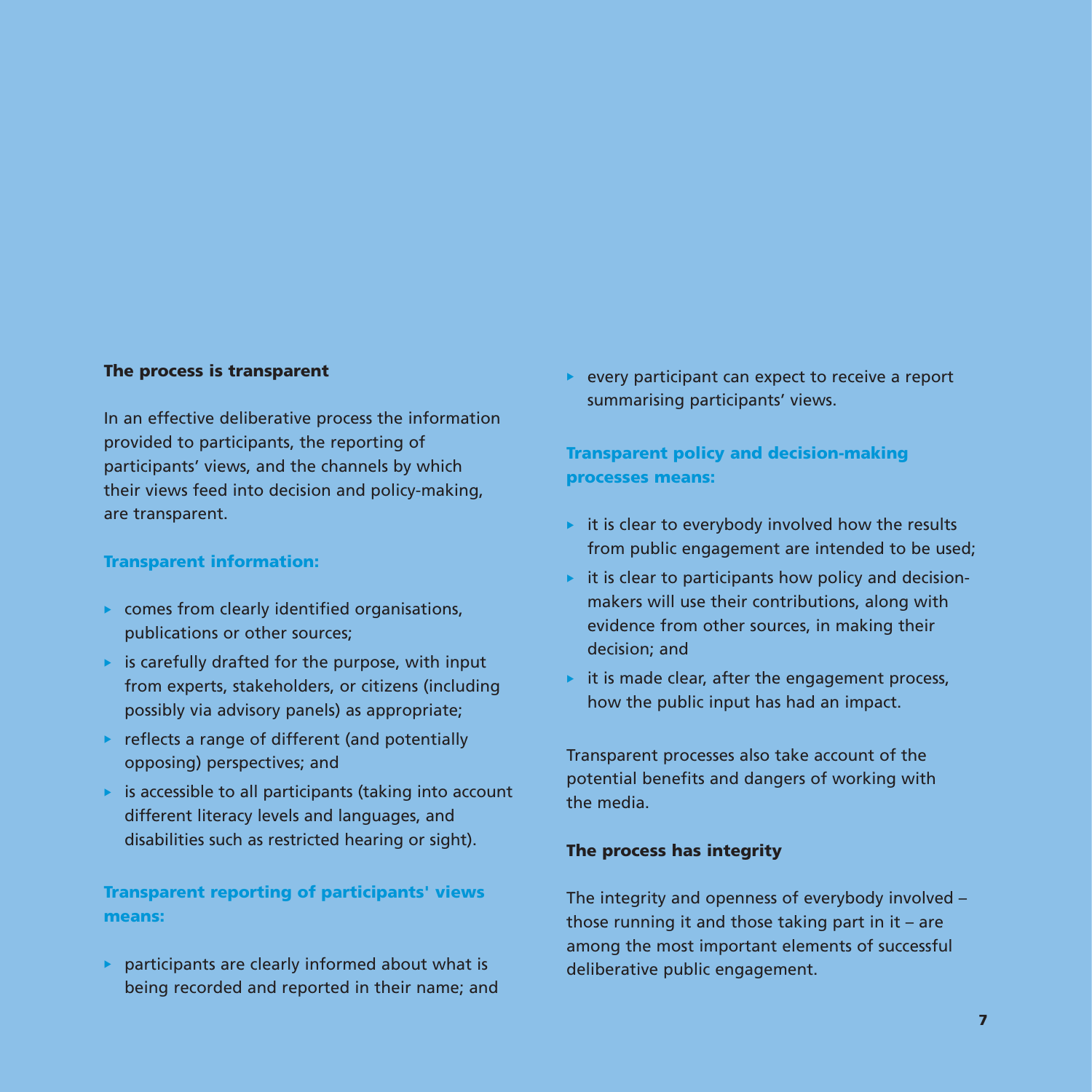

#### This means:

- $\triangleright$  The scope for making a difference to the policy or decision is explicitly declared at the start. In particular it is important to be clear about things that cannot be changed as a result of the process, in order to manage expectations.
- Decision-makers are sincere in their willingness to be open-minded. They listen and take account of the views expressed by participants, both on points of detail and more generally on how policy issues are framed and considered.
- $\triangleright$  The organisers clearly communicate the results of the process.

#### The process is tailored to the circumstances

There is no single design for deliberative public engagement. Each process is designed to meet its specific aims and objectives, and to meet the needs of participants as well as those of the decision or policy-makers.

It is crucial that the following elements are clear from the outset:

- $\triangleright$  the purpose and objectives of the exercise (why and how);
- $\triangleright$  the intended outcomes (what will be achieved);
- $\triangleright$  the people who should be involved (specialists, decision-makers and public participants), and their potentially different needs and aspirations; and
- $\triangleright$  the context (social, political, historical, policy) into which the process will fit.

### The process involves the right number and types of people

The scale of a deliberative engagement process needs to be appropriate to the purpose, context and objectives<sup>5</sup>. Getting the right number and types of people across the right number and types of events means that:

Efforts are made to involve people of different ages, genders, social class, ethnic groups, geographical location, as appropriate. Diversity may be as important as strict demographic representation.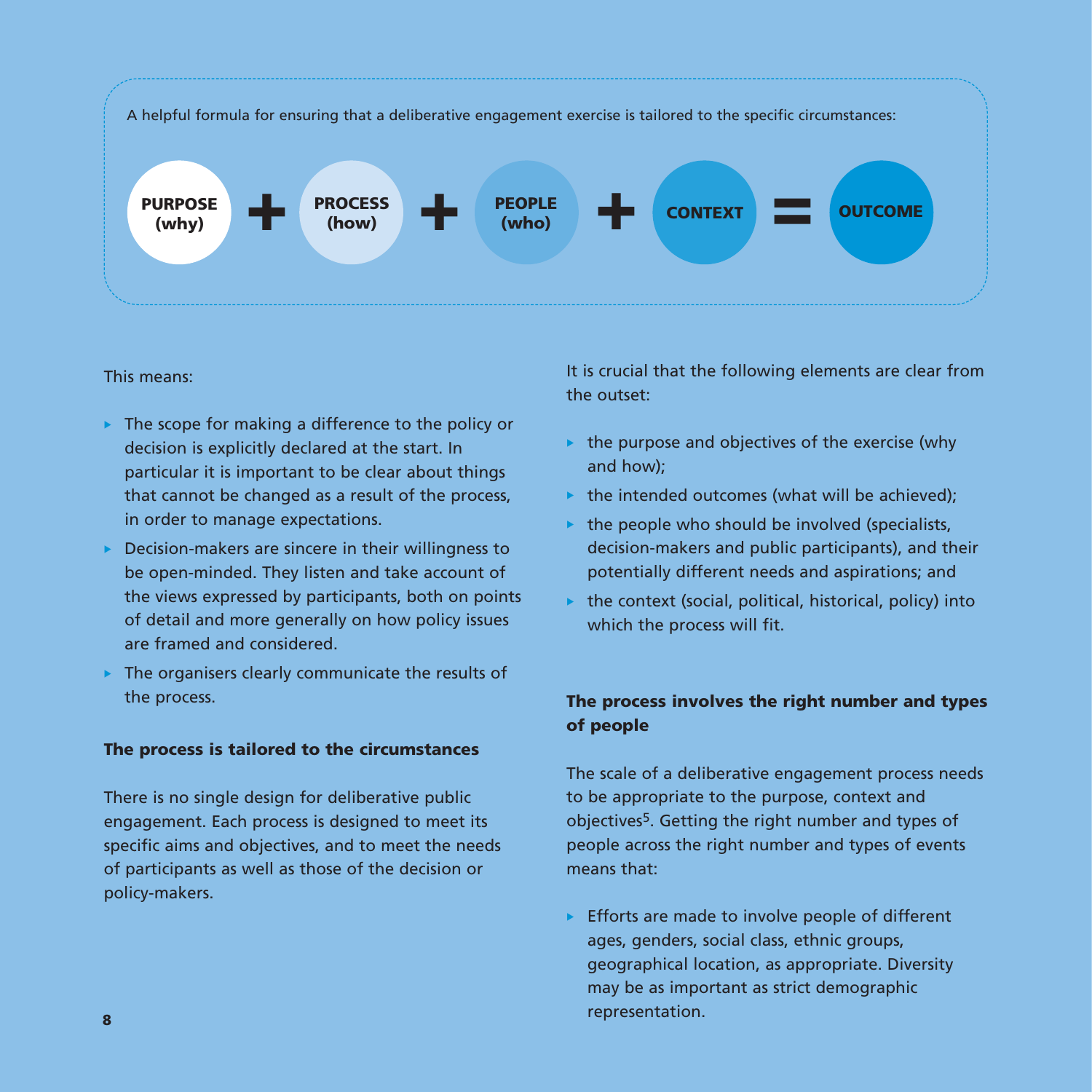- Efforts are made to include people from marginalised or seldom-heard groups. These can include people living in poverty or disadvantaged neighbourhoods, people with disabilities, older people, people in remote rural areas, commuters, and also those who lack the local or other affiliations that link others to their communities. It may be useful to make links through community and other activists who work with excluded groups. Separate initiatives can be useful (and may be necessary) for some groups, although it is important not to increase exclusion by separating these groups from the overall process.
- If appropriate, participants can be offered incentives or other support (for example, travel expenses, income remuneration, childcare), to ensure that they are not excluded from taking part on financial grounds.
- Efforts are made to include the right number of people. For example, if the event includes polling exercises, the number of people involved may need to be high enough to ensure a sufficiently diverse range of views. Similarly, large numbers of people can be valuable when it is important to demonstrate the importance of an issue or the high status of the engagement exercise.

#### The process treats participants with respect

Participants are the most important resource in deliberative engagement processes, and their contribution and needs should be clearly valued and respected. In practice, this means that:

- Relevant policy and decision-makers may need to take part directly in the process.
- ▶ Organisers should fulfil their 'duty of care' to support participants so that they know what is happening and will not be harmed or distressed by the process.
- $\triangleright$  Organisers and decision-makers share a clearly stated commitment to taking the process seriously and respecting the contribution of the participants.
- > Participants feel valued, comfortable and welcome. They can rely on:
- a safe, non-confrontational atmosphere in which they can express their views freely;
- a well-managed process which gives them confidence in the exercise: and
- a friendly and informal environment where they feel they can speak openly.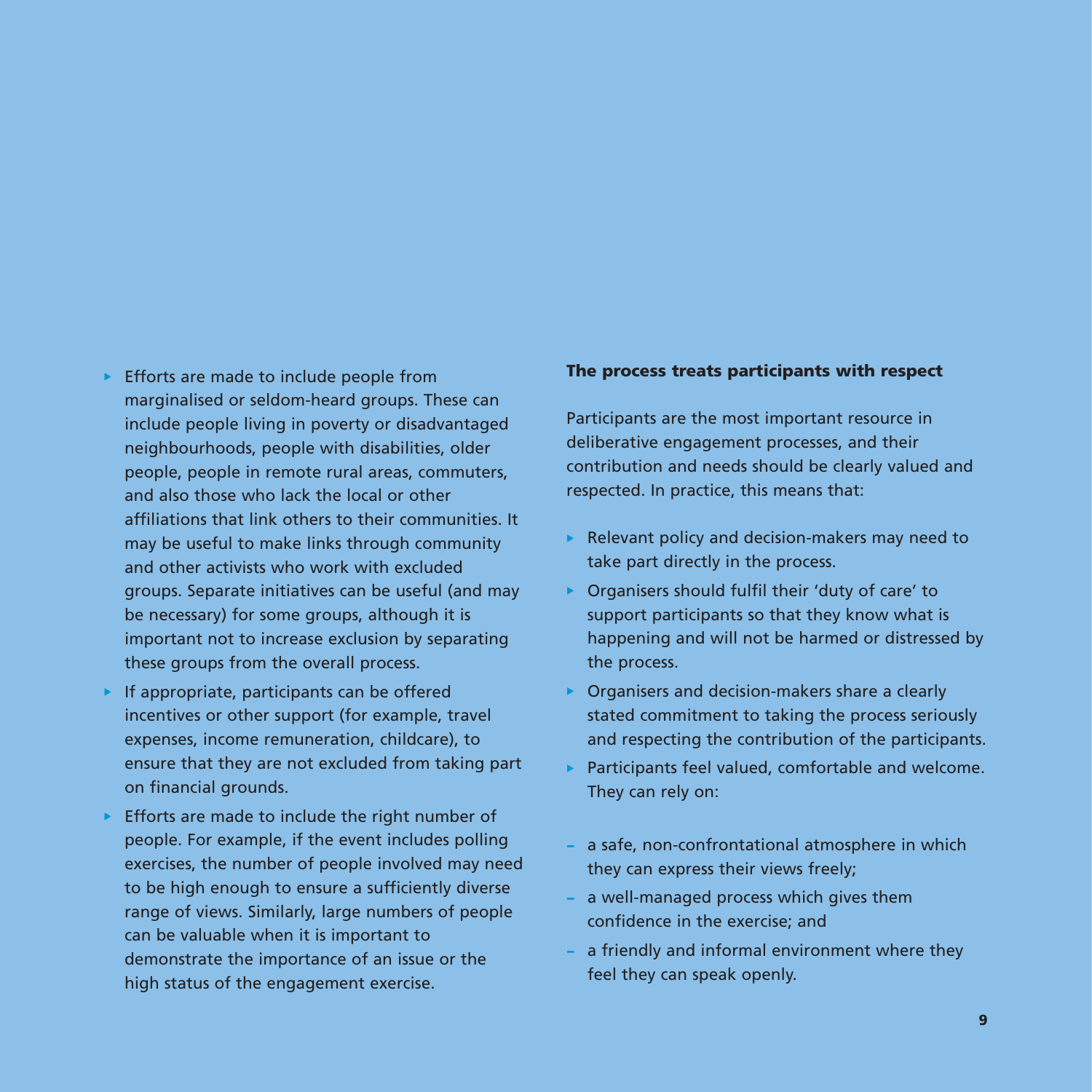### The process gives priority to participants' discussions

The main focus of deliberative engagement is always the discussions among participants. An effective deliberative process is one where:

- In every event held, the majority of time is allocated to discussion between participants. The views expressed in these discussions are carefully recorded.
- $\triangleright$  The exercise follows a logical path through learning and discussion, so that participants build on and use the information and knowledge they acquire as the process develops.
- Participants are given a variety of ways to express their views - both collectively, through the discussions, and individually through other methods, such as voting, post-it notes, postcards or flip charts.
- $\triangleright$  The process allows time for plenary feedback and summing up, so that participants can check and validate points that are being interpreted as the main results.
- > Specialists, decision-makers and policy-makers are briefed so that they clearly understand that their role is to stimulate and support discussions among the participants, not to lead or direct them.

### The process is reviewed and evaluated to improve practice

There are two important reasons to build review and evaluation into deliberative public engagement: first, to assess what has been achieved; and second, to improve future practice.

Effective evaluation starts as early as possible in the process and continues until after the final policy decision has been taken. This helps to ensure that the process is guided by measurable objectives, which can then be used to test achievement, and that any impact can be assessed and shared with the participants<sup>6</sup>.

Review and evaluation can be done in-house or independently. In-house evaluation, such as selfassessment and peer review, can help promote internal learning, whereas external evaluation can ensure independent scrutiny, legitimacy and accountability.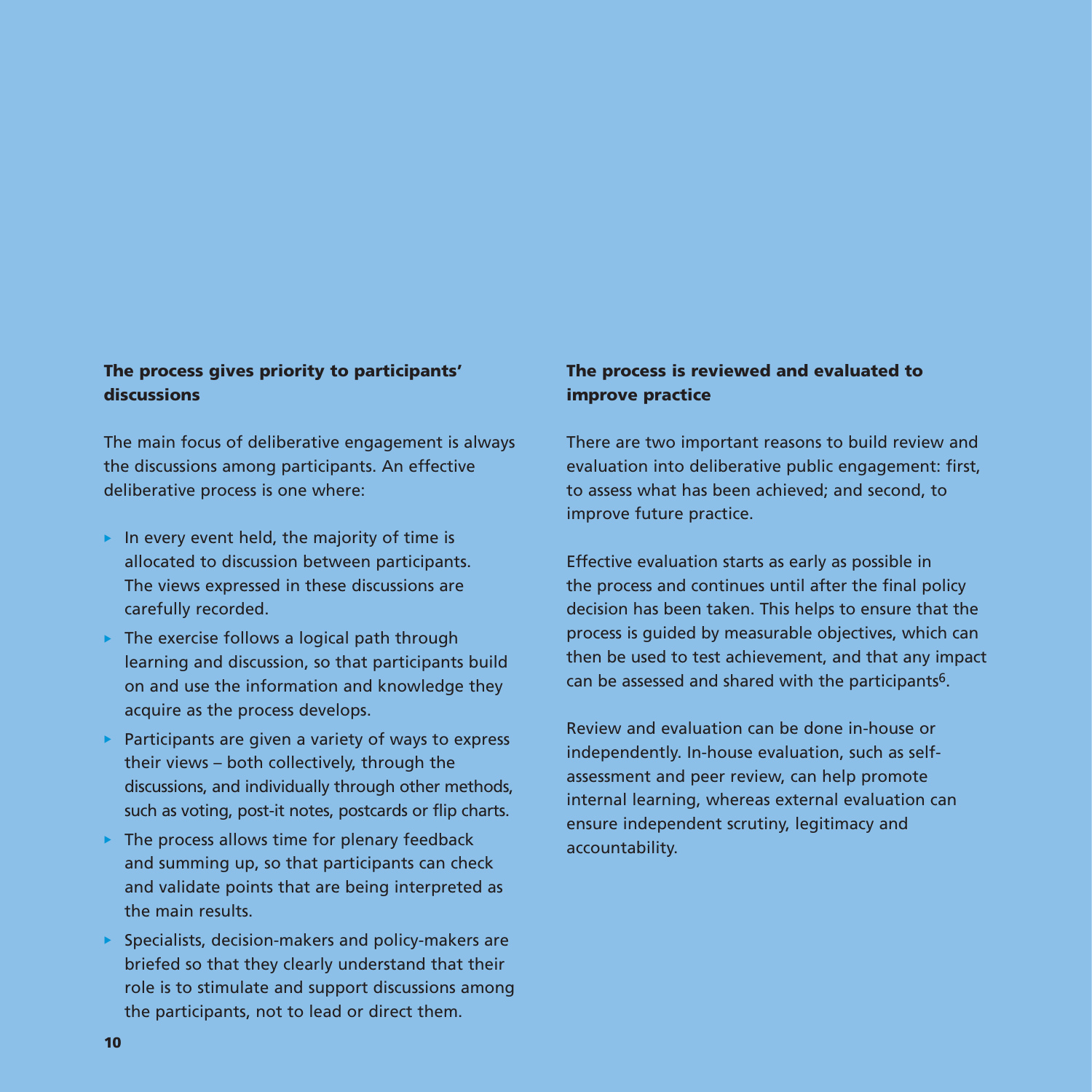#### **Participants are kept informed**

People who are participating in a deliberative engagement process should be given clear information on the process before, during, between and after meetings, events or online initiatives. Organisers should circulate a summary of participants' views as they have been presented to policy and decision-makers; and they should provide clear information on the final decision, and how participants' input has made a difference.

Ideally, all reports and feedback to participants are published. Comments from individual participants should be kept anonymous; this enables everyone to contribute freely without fear of reprisals.

Effective deliberative processes can stimulate interest in the policy issue, or in civic participation generally, among participants. Organisers can support and harness this civic energy by:

- $\triangleright$  encouraging participants to stay in touch with each other after the event:
- $\triangleright$  giving participants information to help them stay involved in the issue or service through volunteering, campaigning or interest groups; and
- providing information about other public participation initiatives.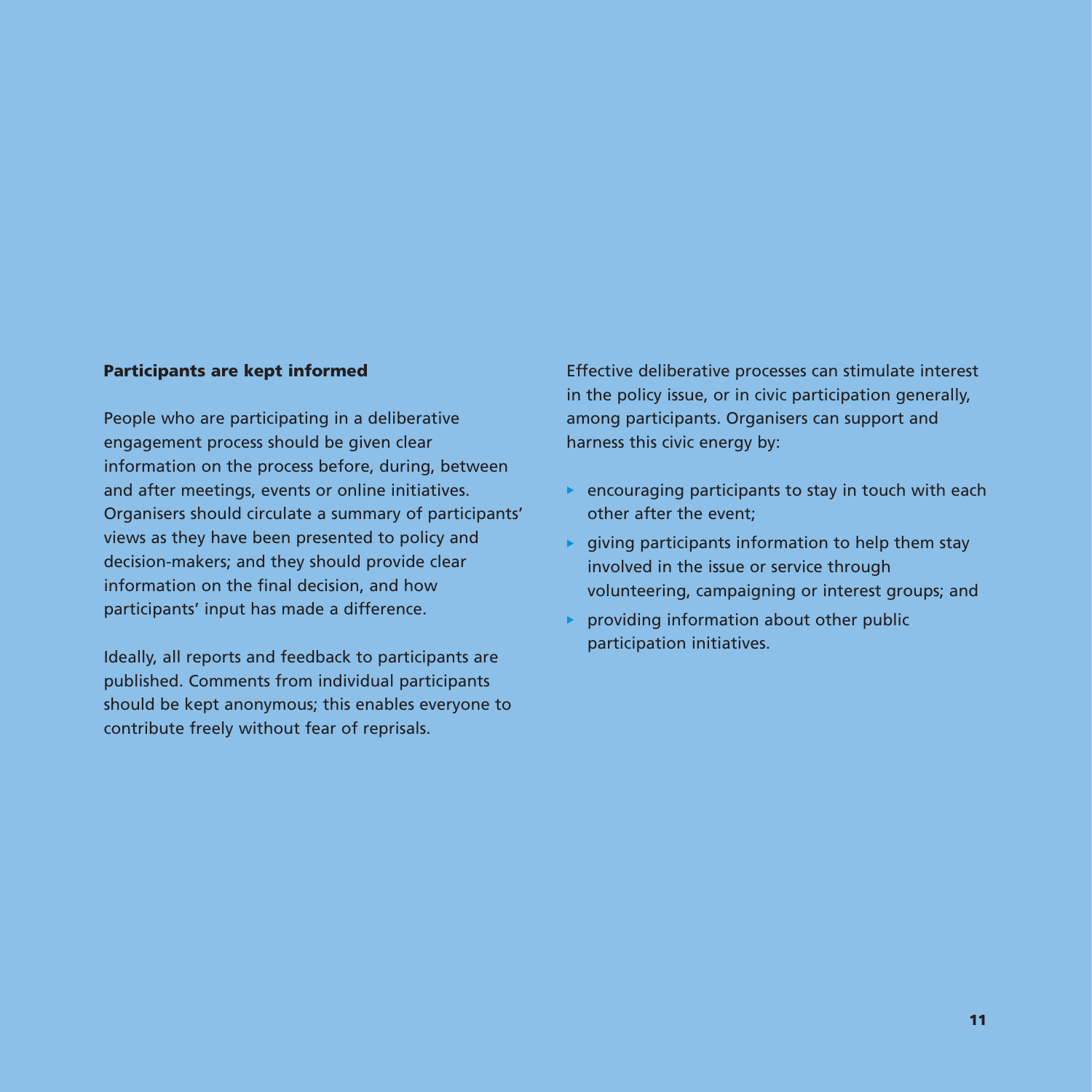# Appendix 1: the value of deliberative public engagement

When done well, deliberative public engagement can be of real benefit for all parties.

For decision and policy-makers it creates:

- $\triangleright$  better policy and service delivery options, grounded in better knowledge of public values and priorities;
- $\rightarrow$  greater transparency and accountability (and thus legitimacy) for decision-making, based on greater knowledge about the acceptability (or not) of specific policy options;
- $\rightarrow$  opportunities to listen to public discussions about contentious issues, and therefore to gain detailed first-hand knowledge of public priorities;
- $\rightarrow$  greater public understanding of issues considered and, potentially, shared responsibility for successful policy and service delivery outcomes;
- **EX** empowerment, education and motivation of the public and service users;
- better relationships between government and citizens with the potential for more effective longer-term partnerships;

 opportunities to build social cohesion by increasing understanding and mutual respect between people with diverse views, values and opinions from different sectors of society.

It gives participants:

- a chance to influence decisions on important issues that affect their lives;
- insight into the subject, decision and policymaking, and about participation itself;
- an enjoyable and worthwhile way of being an active citizen, and increased confidence and willingness to take part again;
- $\triangleright$  the opportunity to meet and share views with other participants, stakeholders, technical specialists, policy makers, service providers and decision makers; and
- a platform for increased understanding and mutual respect.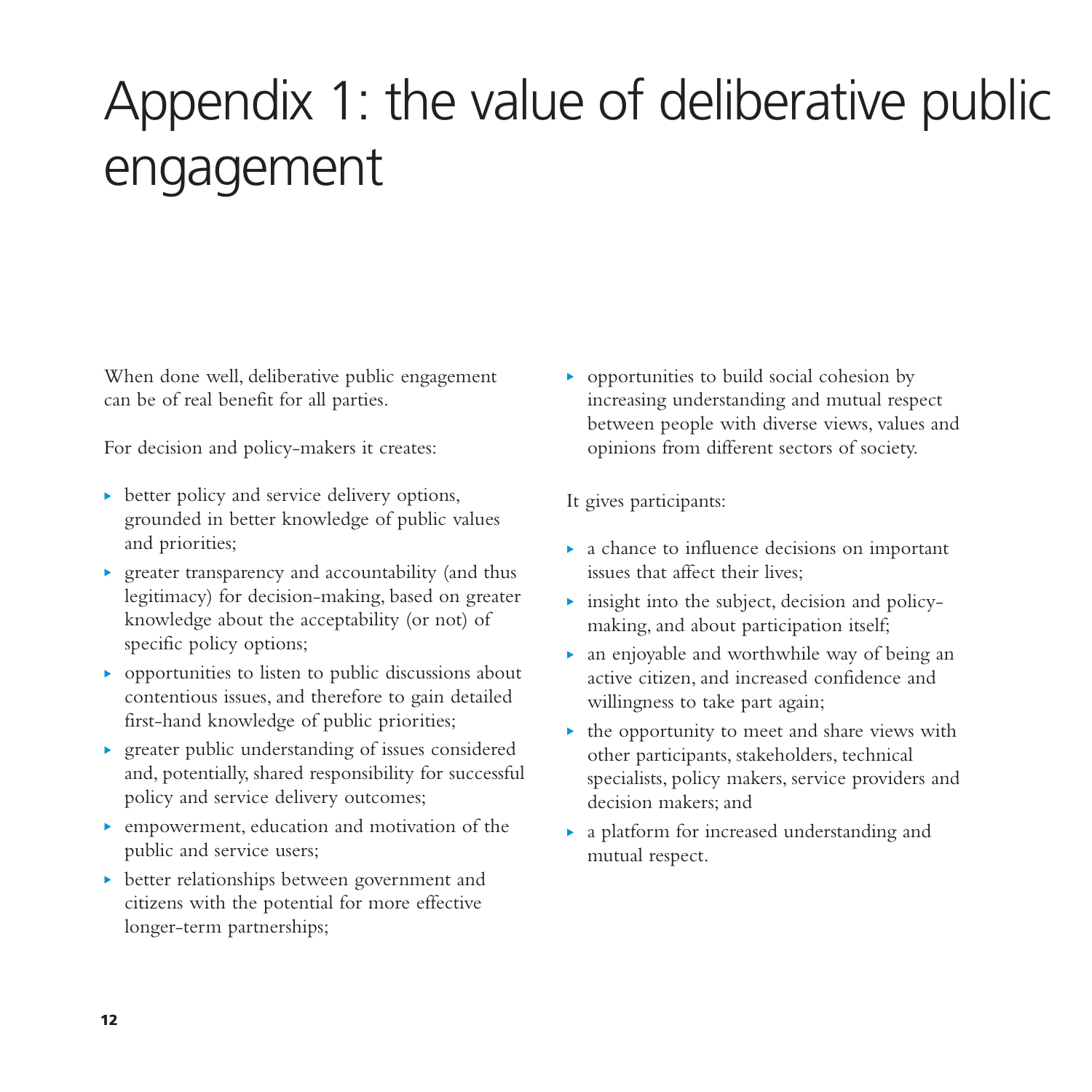# Appendix 2: further reading

There are many sources of guidance on public and stakeholder engagement.The following list is a small sample of the material currently available.

- Aarhus Convention: *Convention on access to information, public participation in decision making and access to justice in environmental matters*, 1998
- AmericaSpeaks: *Engaging citizens in governance*, 2007 (www.americaspeaks.org)
- Cabinet Office: *Code of Practice on Consultation*, Better Regulation Executive, Cabinet Office, 2004
- Involve: *People and Participation*, 2005
- Office of Science and Innovation: *The government's approach to public dialogue on science and technology. Guiding principles for public dialogue*. Department of Innovation, Universities and Skills, 2006
- Research Councils UK: *Dialogue with the Public. Practical guidelines*. Developed for Research Councils UK and the Office of Science and Technology by People Science and Policy Ltd and Taylor Nelson Sofres, 2002
- Sustainable Development Commission: *Public engagement and nuclear power*, 2007
- Sustainable Development Commission: *Engagement and sustainable development, and other guidance*, 2008 (www.sdcommission.org.uk/pages/ engagement.html)
- Warburton, D; Rainbow, E;Wilson, R: *Making a difference: a guide to evaluating public participation in central government*, Involve and Department for Constitutional Affairs, 2007 (www.involve.org.uk/evaluation)

### Websites:

AmericaSpeaks: www.americaspeaks.org

International Association of Public Participation: www.iap2.org

Involve: www.involve.org.uk

National Consumer Council: www.ncc.org.uk

People and Participation: www.peopleandparticipation.net

Sciencewise: www.sciencewise.org.uk

Shared Practice: www.sharedpractice.org.uk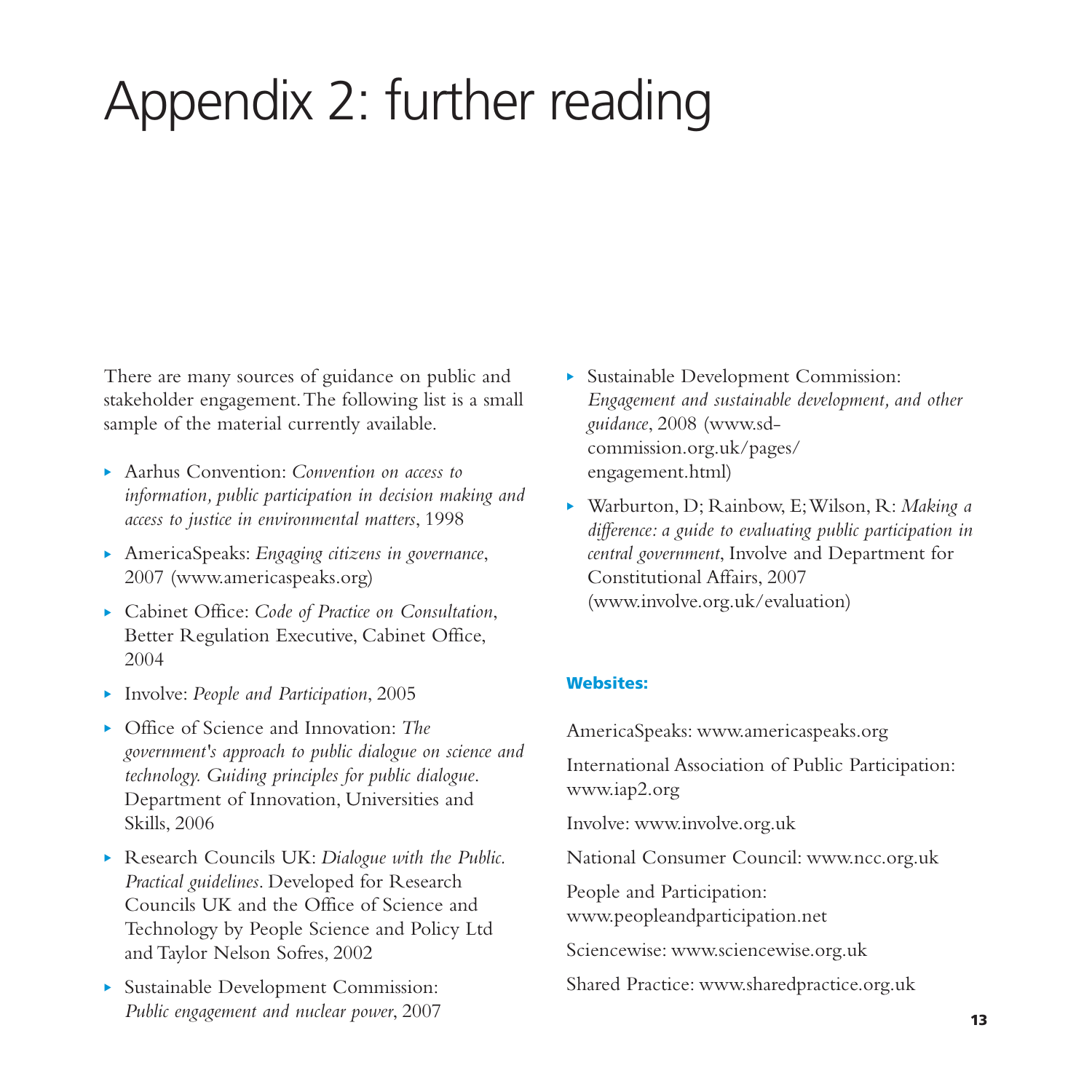# Notes and references

- **1.** Adapted from www.deliberative-democracy.net/deliberation
- **2.** See for example the UK government's national deliberative processes on the health and social care white paper and the future of pensions:

www.dh.gov.uk/en/Publicationsandstatistics/Publications/Public ationsPolicyAndGuidance/DH\_4138622

www.workandpensions.gov.uk/pensionsreform/debate

- **3.** See for example the UK government's Sciencewise programme: www.sciencewise.org.uk
- **4.** Taken from the International Association of Public Participation spectrum of participation: www.iap2.org
- **5.** For further reading see Appendix 2 or the following:

www.peopleandparticipation.net/display/ ProcessPlanner/Scope+Introduction

www.involve.org.uk/evaluation

**6.** Warburton, D. with Wilson, R. and Rainbow, E.: *Making a difference: a guide to evaluating public participation in central government*, Involve / DCA (now Ministry of Justice), 2007.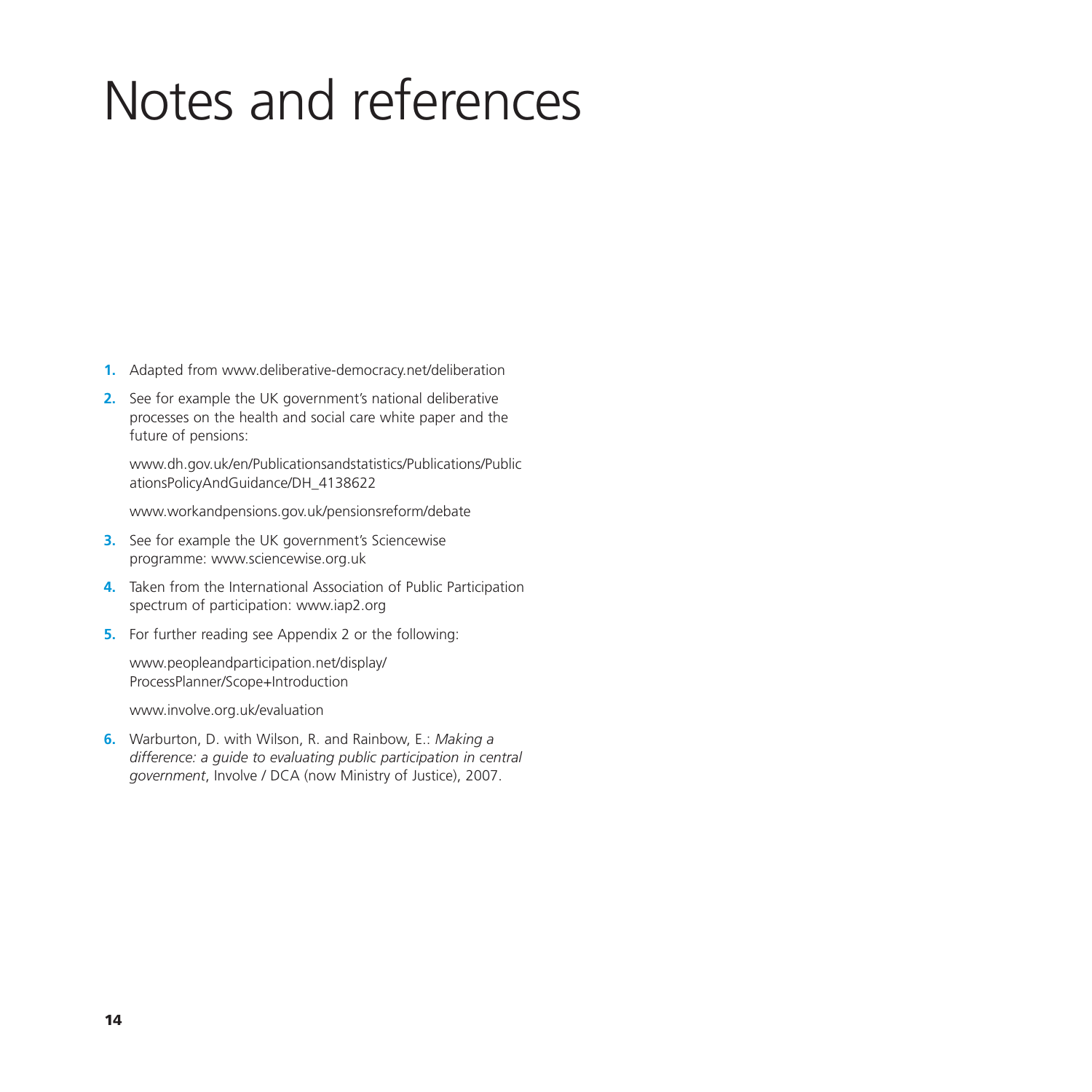# How this document was produced

The lead author of this publication was Diane Warburton at Shared Practice who was supported by Lindsey Colbourne at the Sustainable Development Commission, Karin Gavelin and Richard Wilson at Involve and Anthony Noun at the National Consumer Council.

This document was informed and steered by discussions at two stakeholder workshops in November 2007 and April 2008.A draft of the principles was available for comments on the Involve wiki between 6 February and 7 April 2008.